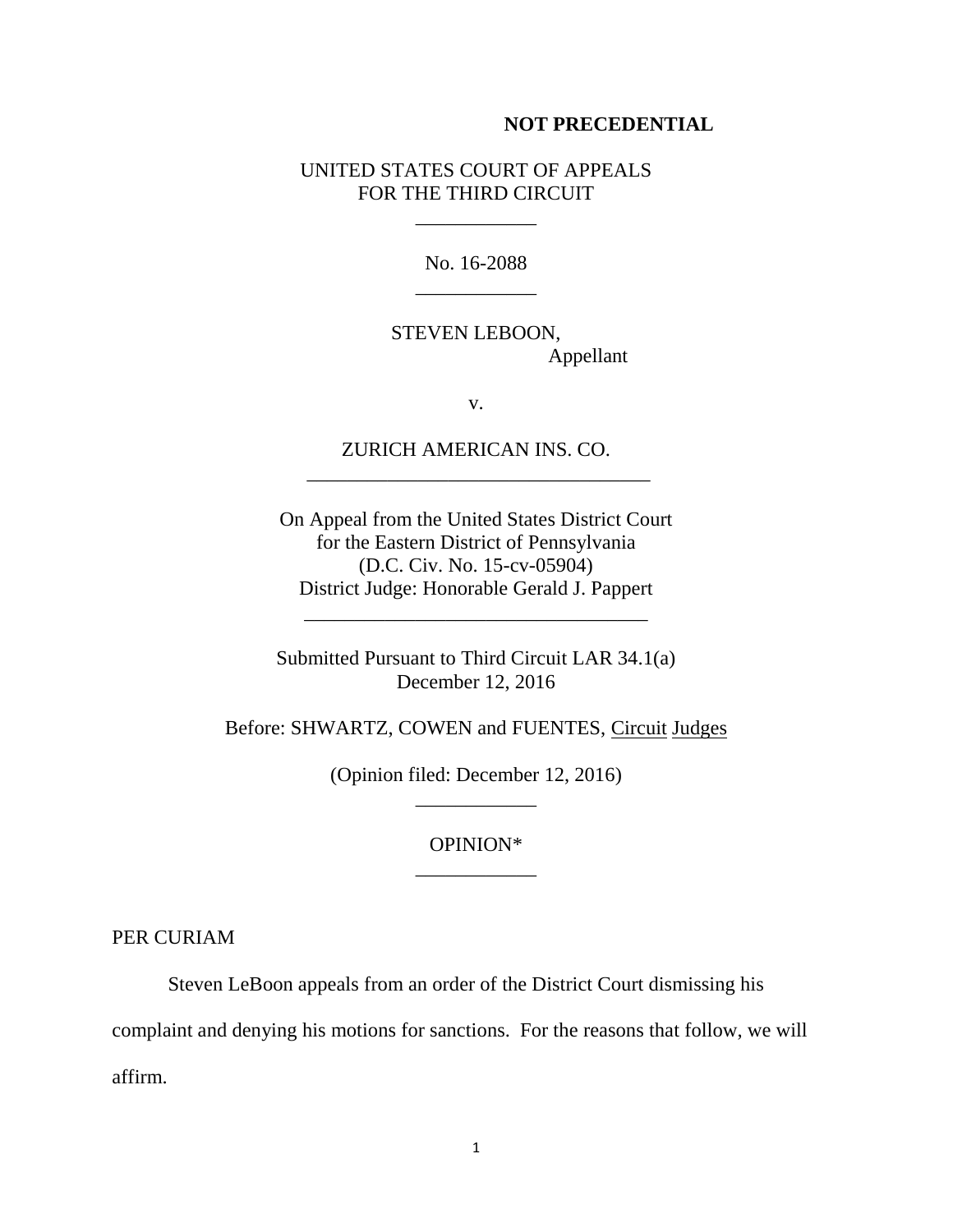LeBoon was hired by the Alan McIlvain Company ("AMC") in September 2008, and terminated from his position there as Human Resources Manager on May 8, 2009. On May 9, 2012, he filed a complaint pro se in the United States District Court for the Eastern District of Pennsylvania against AMC, alleging violations of the Americans with Disabilities Act, 42 U.S.C. § 12101, et seq., and the Pennsylvania Human Relations Act in that he was terminated just after he had suffered a workplace injury. The parties' motions for summary judgment were denied and the case was set for trial. On the second day of trial, LeBoon called to explain that he was having car trouble and could not get to court that day. The District Judge assigned to the case declared a mistrial and ordered LeBoon to show cause why his case should not be dismissed for failure to prosecute. Specifically, the District Judge ordered LeBoon to provide proof of his car troubles. After reviewing LeBoon's response, the District Judge found that his claims of car trouble were unsubstantiated and that he could have taken public transportation to court. LeBoon's case was dismissed for failure to prosecute pursuant to Poulis v. State Farm Fire & Casualty Co., 747 F.2d 863 (3d Cir. 1984). We affirmed on appeal, see LeBoon v. Alan McIlvain Co., 628 F. App'x 98 (3d Cir. 2015).

On October 29, 2015, LeBoon filed a pro se complaint in the Eastern District against Zurich American Insurance Company, AMC's liability insurer, alleging bad faith in connection with his employment discrimination action, see 42 Pa. Cons. Stat. Ann. § 8371, common law bad faith, and breach of an implied covenant of good faith and fair dealing. LeBoon's allegations were premised on Zurich's conduct while defending AMC. Specifically, he claimed that Zurich, as AMC's counsel and insurer, failed to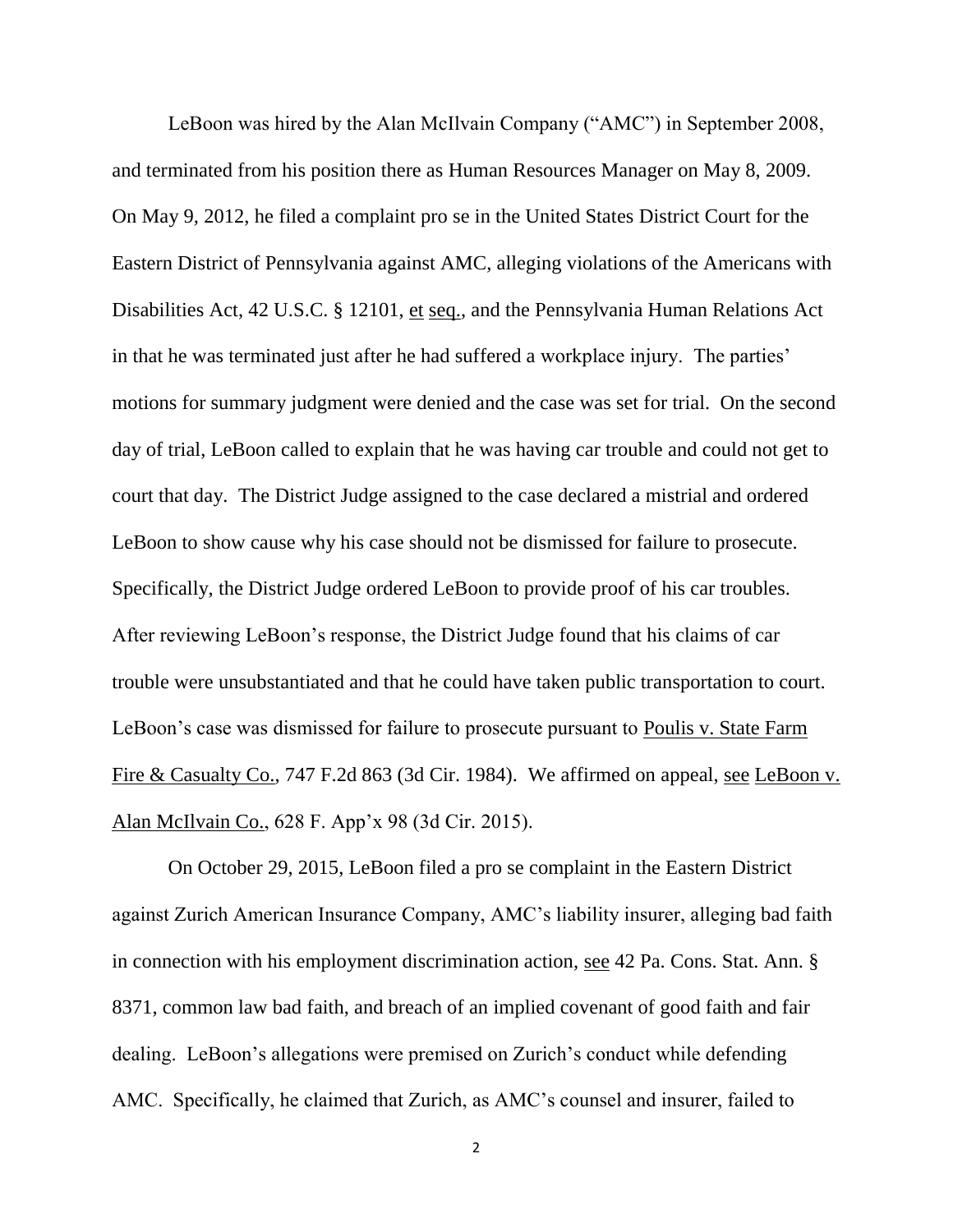make any good faith offers to settle the employment litigation and thus breached a duty owed to him. LeBoon asserted that "Zurich was careless in unnecessary litigation using over \$1 million [and] leaving ZERO pennies for me." Form Complaint, at ¶ III(C). LeBoon also alleged a violation of the Employee Retirement Income Security Act of 1974 {"ERISA"), 29 U.S.C. §§ 1001, et seq.

Zurich filed a motion to dismiss the complaint for failure to state a claim on which relief may be granted, Fed. R. Civ. P. 12(b)(6), attaching as an exhibit a copy of the liability policy issued by Zurich American Insurance Company to Alan McIlvain Company, effective February 14, 2009 to February 14, 2010. Zurich argued that its only obligation under the liability policy was to defend and indemnify AMC, an obligation it executed successfully, and that, because LeBoon had no basis for arguing that he was an Insured under the policy, he had no basis for maintaining a civil action against Zurich based on allegations of bad faith. LeBoon's common law claims failed for the same reason, Zurich argued, and ERISA had no application whatever to the case because the liability policy at issue clearly was not an "employee welfare benefits plan" subject to ERISA, see 29 U.S.C. § 1002(1).

Eight days after Zurich filed its motion to dismiss on the civil docket, LeBoon filed a motion for sanctions against Zurich alleging that its counsel failed to properly serve him with the motion to dismiss. LeBoon sought a default judgment in the amount of \$1,000,000.00. After Zurich responded to LeBoon's motion for sanctions, asserting that counsel for Zurich had properly served LeBoon via U.S. Mail, postage prepaid, at his address of record, LeBoon filed a second motion for sanctions.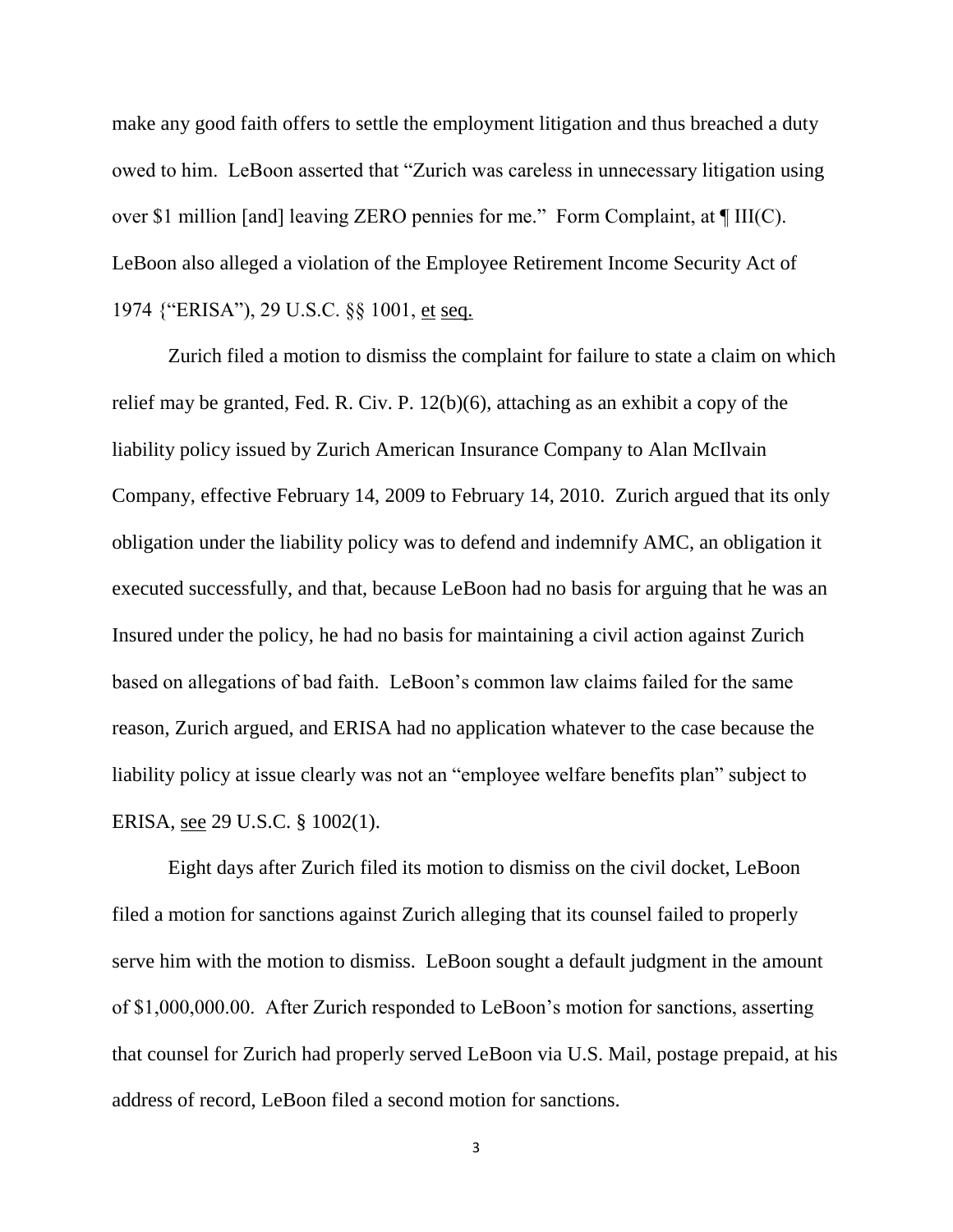In an order entered on April 18, 2016, the District Court granted Zurich's motion to dismiss the complaint and denied LeBoon's motions for sanctions. Applying Federal Rule of Civil Procedure 5(b)(2), the Court found that the certificate accompanying Zurich's motion to dismiss stated that the motion had been served via U.S. Mail, postage prepaid, to LeBoon at 426 Buchanan Road, Perkasie, PA 18944, and that this certification was sufficient to establish the presumption of regularity that an addressee has received a properly addressed and mailed pleading. The Court further found that LeBoon had not provided any evidence that he had changed his address, and his unsupported and conclusory assertion that he never received Zurich's motion to dismiss was insufficient to show noncompliance by Zurich with Rule 5. The District Court went on to conclude that, considering the motion to dismiss on the merits, LeBoon's complaint failed to state a plausible claim for relief. After reviewing the terms of the policy, the Court found that LeBoon was not an Insured within the meaning of the policy. Accordingly, the Court concluded, Zurich owed no duty to LeBoon to settle the employment discrimination case, and thus none of his claims survived Zurich's motion to dismiss.

LeBoon appeals. We have jurisdiction under 28 U.S.C. § 1291. After briefing was complete, LeBoon filed a motion to stay this appeal pending the outcome of discovery he says he is conducting in a case he has recently filed against AMC in the Bucks County Court of Common Pleas. Zurich responded in opposition to the motion, and also submitted a letter to the Court. LeBoon then filed a reply and a supplemental motion, revising his request for a stay.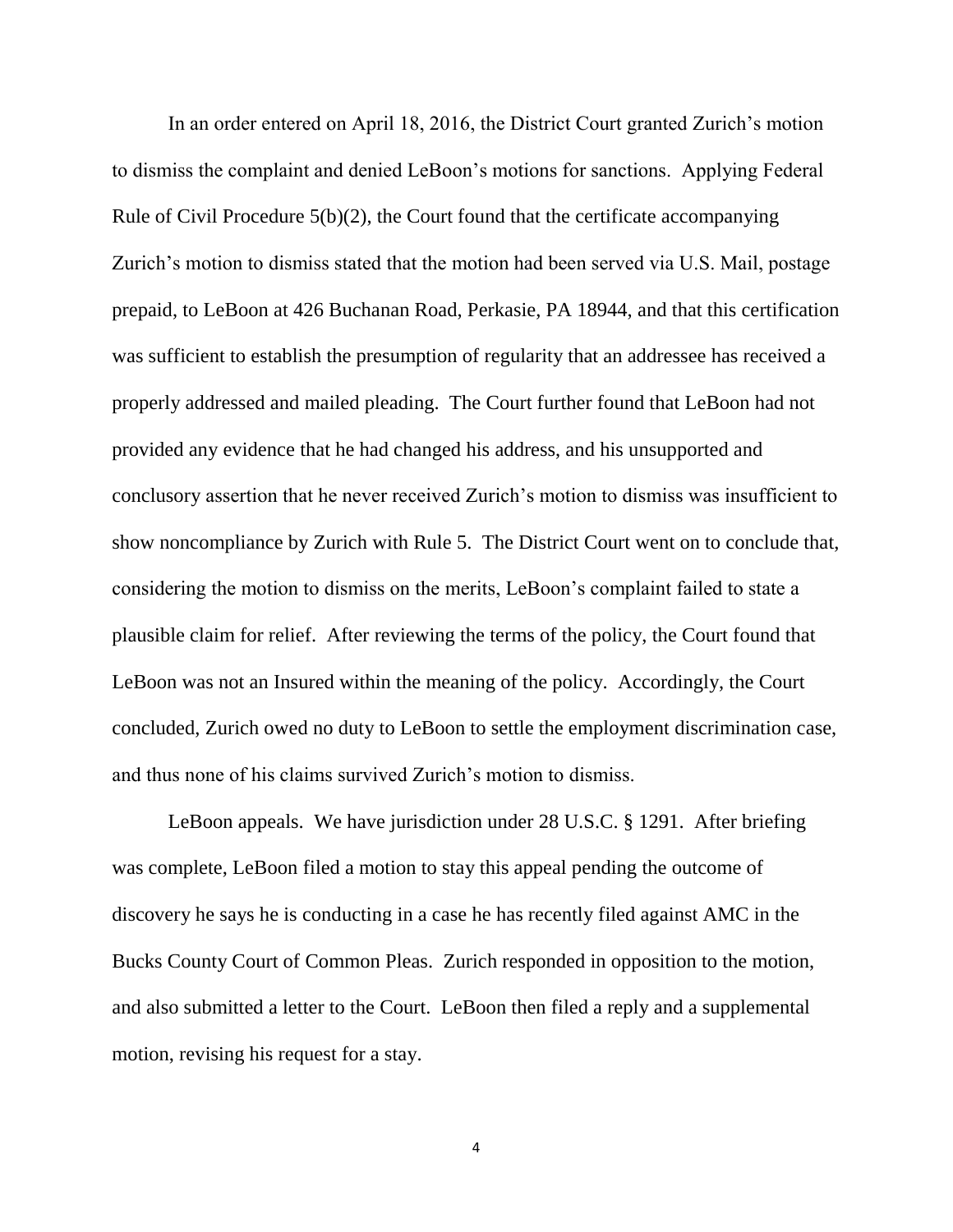We will affirm. We hold first that the District Court properly determined that LeBoon failed to overcome the presumption of service of Zurich's motion to dismiss the complaint, and thus properly denied LeBoon's motions for sanctions. A District Court's findings of fact are reviewed for clear error. See United States v. 6.45 Acres of Land, 409 F.3d 139, 145 (3d Cir. 2005). Federal Rule of Civil Procedure 5(b)(2)(C) provides that a motion is properly served by "mailing it to the person's last known address -- in which event service is complete upon mailing." Fed. R. Civ. P. 5(b)(2)(C). The District Court did not clearly err in finding that Zurich complied with Rule 5's service requirements. "The common law has long recognized a presumption that an item properly mailed was received by the addressee." In re: Cendant Corp. Prides Litig., 311 F.3d 298, 304 (3d Cir. 2002). Once a certificate of service is filed asserting that a pleading was properly addressed, had sufficient postage, and was served by being placed in the U.S. mail, a presumption of regularity arises that the addressee received the pleading. Id. Beyond his denial of receipt of Zurich's motion to dismiss, LeBoon offered no explanation or evidence, such as a recent change of address or problems with receipt of mail, to rebut the presumption of receipt of the motion to dismiss.

We further hold that the District Court properly granted Zurich's motion to dismiss LeBoon's complaint. When ruling on a defendant's motion to dismiss, the Court may consider a document explicitly relied upon in the complaint without converting the motion to dismiss to a summary judgment motion. In re: Rockefeller Center Properties, Inc. Securities Litigation, 184 F.3d 280, 287 (3d Cir. 1999). A Court may also consider an "undisputedly authentic document that a defendant attaches as an exhibit to a motion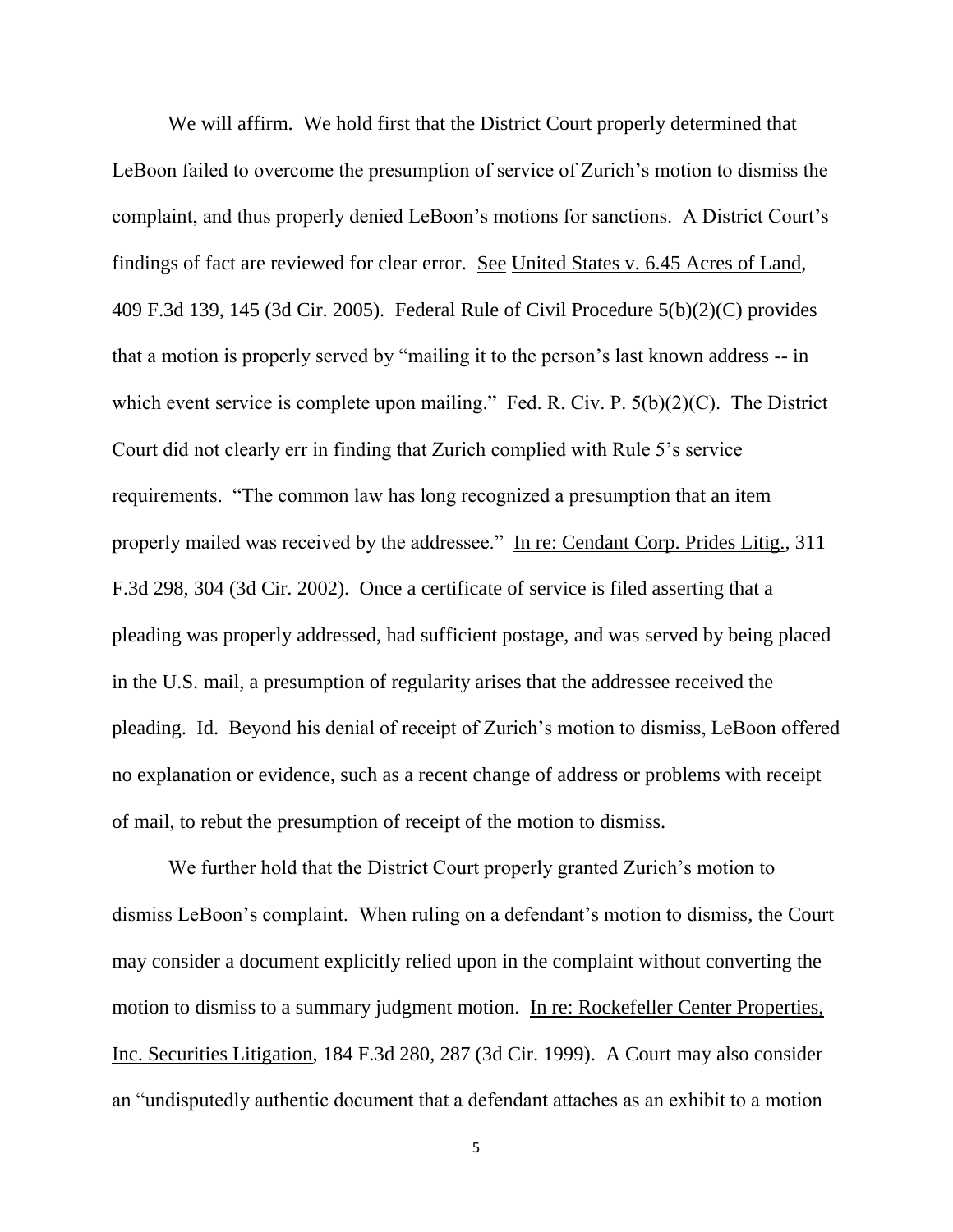to dismiss if the plaintiff's claims are based on the document." Pension Benefit Guaranty Corp. v. White Consolidated Industries, Inc., 998 F.2d 1192, 1196 (3d Cir. 1993). Here, the District Court properly relied upon the terms of Zurich's liability insurance policy in ruling on the motion to dismiss.

Review of a District Court's decision to grant a motion to dismiss pursuant to Rule 12(b)(6) is plenary. A Rule 12(b)(6) motion tests the sufficiency of the factual allegations contained in the complaint. See Kost v. Kozakiewicz, 1 F.3d 176, 183 (3d Cir. 1993). A motion to dismiss should be granted if the plaintiff is unable to plead "enough facts to state a claim to relief that is plausible on its face." Bell Atlantic Corp. v. Twombly, 550 U.S. 544, 570 (2007). The plausibility standard "asks for more than a sheer possibility that a defendant has acted unlawfully." Ashcroft v. Iqbal, 556 U.S. 662, 678 (2009). We look for "enough facts to raise a reasonable expectation that discovery will reveal evidence of the necessary elements of" a claim for relief. Phillips v. County of Allegheny, 515 F.3d 224, 234 (3d Cir. 2008) (quoting Twombly, 550 U.S. at 556).

In that LeBoon plainly is not an Insured under the liability policy, he failed to state a plausible claim for relief on his allegations of bad faith. Under the unambiguous terms of the liability policy, Zurich's only obligation was to provide for the defense and indemnity of covered claims against AMC. It had no obligation to LeBoon, as AMC's adversary, to settle the employment litigation, and thus his bad faith claims cannot survive Zurich's motion to dismiss, just as the District Court concluded. See Strutz v. State Farm Mutual Insurance Co., 609 A.2d 569, 571 (Pa. Super. Ct. 1992) ("[T]he duty to negotiate a settlement in good faith arises from the insurance policy and is owed to the